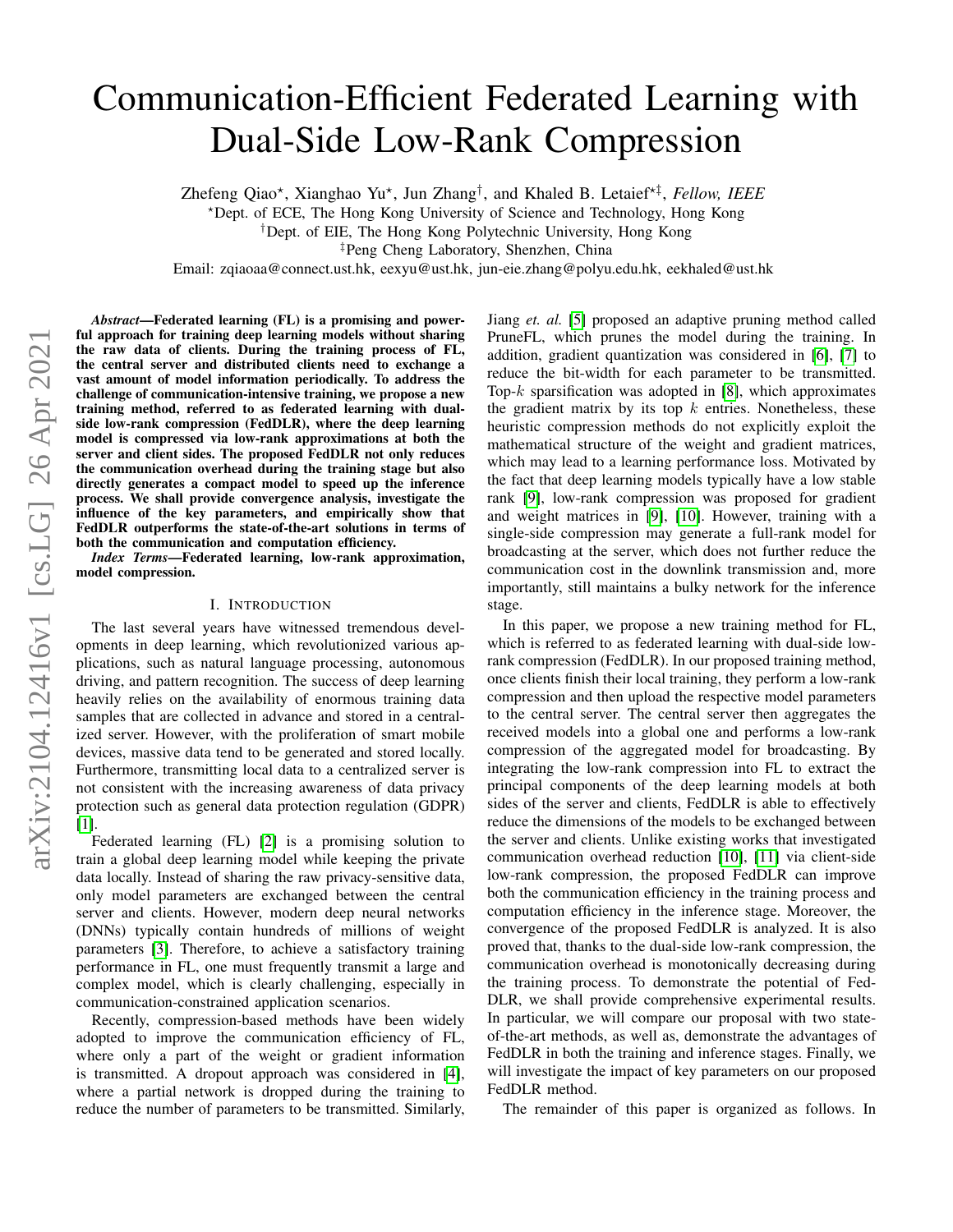Section [II,](#page-1-0) we introduce the general FL system and the proposed FedDLR method. Section [III](#page-2-0) provides a theoretical analysis of FedDLR while experimental results are presented in Section [IV.](#page-3-0) Finally, we conclude this work in Section [V.](#page-4-0)

# II. SYSTEM MODEL AND ALGORITHM

<span id="page-1-0"></span>In this section, we first introduce the conventional FL system and the widely-adopted federated averaging algorithm (FedAvg) [\[2\]](#page-5-1). We will then present the proposed communication-efficient FedDLR method.

#### *A. Federated Learning System*

In this work, we focus on supervised FL for the ease of presentation. Assume that there are  $K$  clients, each client  $k$ has a local dataset  $D_k$  and loss function  $f^k$ . Every client performs a local training with samples from its own dataset. The goal of the FL system is to find a global weight  $w$  which minimizes the global loss function  $f$  given by

$$
\min_{\mathbf{w}} f(\mathbf{w}) = \frac{1}{\sum_{k=1}^{K} |D_k|} \sum_{k=1}^{K} |D_k| f^k(\mathbf{w}), \quad (1)
$$

where  $|D_k|$  represents the size of the local dataset  $D_k$ . Without loss of generality, we assume that the sizes of the local datasets are the same for all clients.

For such a complex distributed optimization problem, the optimal solution is typically achieved by variants of stochastic gradient descent (SGD). For example, FedAvg [\[2\]](#page-5-1) is one of the most popular federated learning algorithms, whose main update rules are illustrated in the following:

$$
\boldsymbol{w}_{t+1}^k = \begin{cases} \boldsymbol{w}_t^k - \eta_t \nabla f_{\boldsymbol{x}_t^k}(\boldsymbol{w}_t^k) & \text{if } (t+1)|R \neq 0\\ \frac{1}{K} \sum_{k=1}^K \boldsymbol{w}_t^k - \eta_t \nabla f_{\boldsymbol{x}_t^k}(\boldsymbol{w}_t^k) & \text{if } (t+1)|R = 0, \end{cases} \tag{2}
$$

where t is the iteration index,  $x_t^k$  are the data samples extracted from the local dataset  $D_k$ ,  $\boldsymbol{w}_t^k$  denotes the weight matrix at client k,  $\eta_t$  is the learning rate,  $\nabla f_{\mathbf{x}_t^k}(\mathbf{w}_t^k)$  is the stochastic gradient on  $x_t^k$ , and  $\cdot$  represents the modulo operation. After every  $R$  iterations, the clients upload the local model  $w_t^k$  to the central server. The central server then aggregates the received models, i.e.,  $w_t = \frac{1}{K} \sum_{k=1}^{K} w_t^k$ , and broadcast the new global model  $w_t$  to all clients. This process is repeated until the model converges or reaches a desired performance, e.g., accuracy.

Note that the communication between the clients and the central server only happens at the aggregation iterations, i.e., when  $(t + 1)|R = 0$ . In addition, the communication overhead in iteration  $t$  is proportional to the size of the model parameters, which can be extremely large in practice [\[3\]](#page-5-2). To address this challenge, we propose a novel training method, namely, FedDLR for communication-efficient FL.

# *B. Proposed FedDLR*

To effectively reduce the communication overhead in FL, we propose a dual-side compression in each aggregation iteration. In particular, we perform compression before the clients upload the local model  $w_t^k$  and the server broadcasts



<span id="page-1-1"></span>Fig. 1. Federated learning with dual-side compression.

the global model  $w_t^k$ , respectively, as shown in Fig. [1.](#page-1-1) The corresponding training strategy is given by

<span id="page-1-2"></span>
$$
\boldsymbol{w}_{t+1}^{k} = \begin{cases} \boldsymbol{w}_{t}^{k} - \eta_{t} \nabla f_{\boldsymbol{x}_{t}^{k}}(\boldsymbol{w}_{t}^{k}) & \text{if } (t+1)|R \neq 0\\ C_{1} \left( \frac{1}{K} \sum_{k=1}^{K} C_{2} \left( \boldsymbol{w}_{t}^{k} - \eta_{t} \nabla f_{\boldsymbol{x}_{t}^{k}}(\boldsymbol{w}_{t}^{k}) \right) \right) & \text{if } (t+1)|R = 0, \end{cases} \tag{3}
$$

where  $C_1(\cdot)$  and  $C_2(\cdot)$  are the two compression functions before broadcasting at the sever and uploading at the clients, respectively.

It has been found that deep learning models are prone to be low-rank in many machine learning applications [\[9\]](#page-5-8). Therefore, among various existing compression algorithms, we resort to low-rank compression for FL. Such kind of compression methods can also be considered as finding the optimal approximation of the weight matrices with rank constraints, known as the low-rank approximation. In this paper, we compress the model via the energy-based truncated singular value decomposition (TSVD) [\[12\]](#page-5-11). Correspondingly, the two compression functions  $C_1(\cdot)$  and  $C_2(\cdot)$  in [\(3\)](#page-1-2) are given by

<span id="page-1-3"></span>
$$
C_l(\mathbf{W}) = \sum_{i=1}^r \sigma_i \mathbf{u}_i \mathbf{v}_i^T, \quad l \in \{1, 2\},
$$
 (4)

where **W** is the matrix to be compressed,  $\sigma_i$  is the *i*-th largest singular value of W while  $u_i$  and  $v_i$  are the corresponding left and right singular vectors, respectively. Furthermore, r denotes the desired compression rank. Intuitively, a smaller value of  $r$  results in a lower communication overhead during the training of FL, which, however, maintains less information of the model. Hence, the desired rank  $r$  for compression is a key parameter in FedDLR. In this paper, we adopt an energy-based criterion to dynamically adapt this value in each communication iteration. In particular, we determine  $r$  as the smallest integer satisfying

<span id="page-1-4"></span>
$$
\sum_{i=1}^{r} \sigma_i^2 \ge e \sum_{i=1}^{\text{Rank}(\boldsymbol{w})} \sigma_i^2,\tag{5}
$$

where Rank(·) denotes the rank of a matrix and  $e \in (0, 1]$ is a hyper-parameter representing the compression threshold.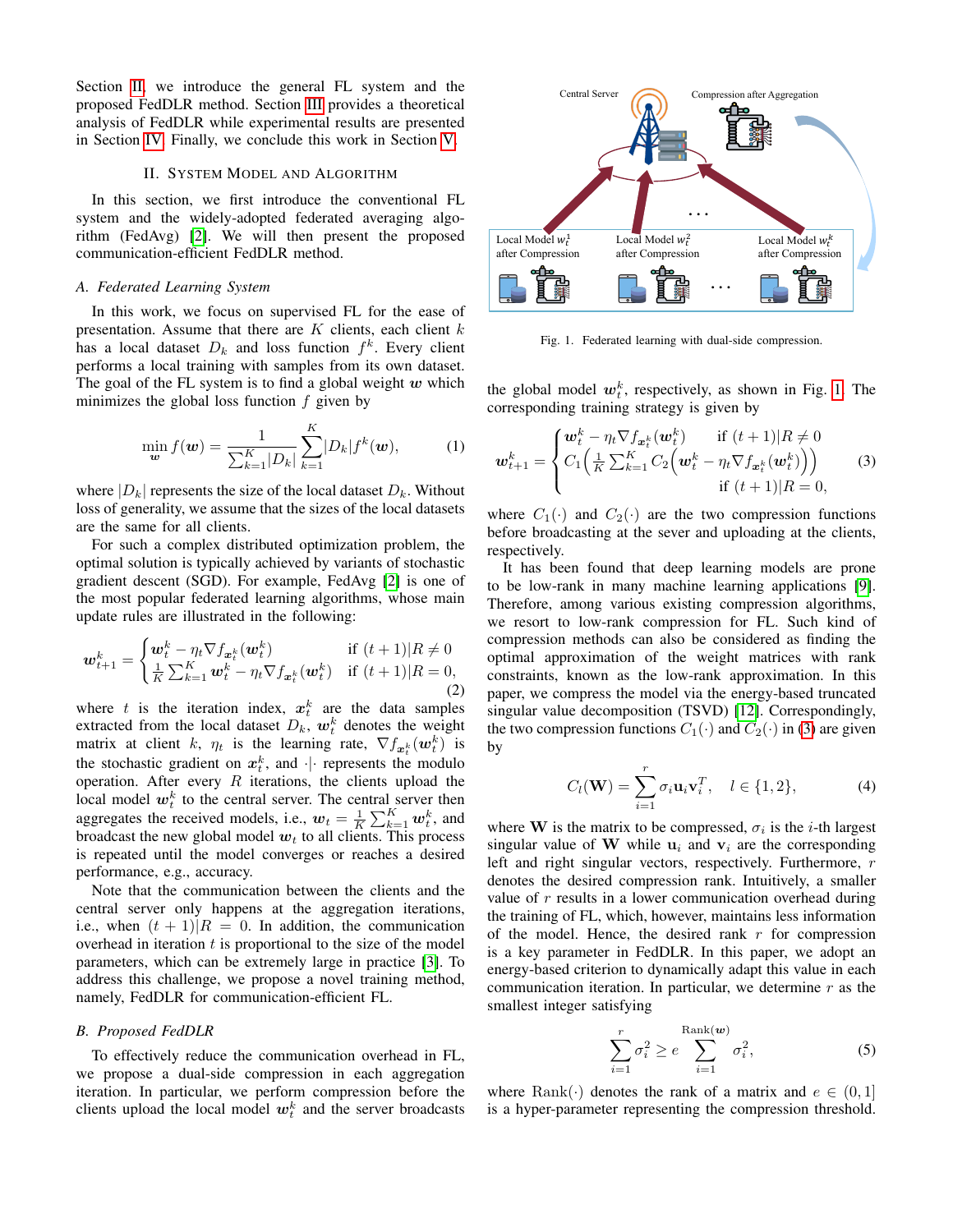With a larger value of  $e$ , more principal components are kept and thus, the compression rank  $r$  is larger. While for simplicity we assume that a common parameter  $e$  is adopted at both the server and clients, it is straightforward to extend to the case where they are different. The proposed FedDLR is summarized in Algorithm [1](#page-2-1).

Next, we take the compression of the global model  $w_t$ as an example to illustrate the communication overhead reduction. For a given weight matrix  $w_t \in \mathbb{R}^{m \times n}$ , there exists a low-rank approximation  $w_t \approx U_t \times V_t$ , where  $\mathbf{U}_t = [\sigma_{t1} \mathbf{u}_{t1}, \cdots, \sigma_{tr} \mathbf{u}_{tr}]$  and  $\mathbf{V}_t = [\mathbf{v}_{t1}, \cdots, \mathbf{v}_{tr}]^T$  are full rank matrices with dimensions  $m \times r$  and  $r \times n$ , respectively. As long as the desired compression rank  $r$  is set to be small enough, i.e.,  $r < \frac{mn}{m+n}$ , with the energy-based TSVD in FedDLR, the number of model parameters to be transmitted between the clients and the server is reduced from  $m \times n$  to  $r \times (m+n)$ .

*Remark 1:* Different from those communication reduction approaches only with client-side compression [\[10\]](#page-5-9), [\[11\]](#page-5-10), we propose a dual-side low-rank compression training method in [\(3\)](#page-1-2), which is able to reduce both the uplink and downlink communication overhead. Moreover, the inference process of DNNs typically involves multiplication between matrices. Note that for  $a \in \mathbb{R}^n$ , the computation complexity of the multiplication between  $w_t$  and a can be reduced from  $\mathcal{O}(mn)$ to  $\mathcal{O}(r(m+n))$  by applying the low-rank approximation to the multiplication  $U_tV_t$ a. Hence, with the proposed FedDLR, we can improve the computation efficiency for inference, which is another inherent advantage of our proposed method. More importantly, the communication cost is non-increasing during the training stage, which we shall analytically show in the next section.

## III. THEORETICAL ANALYSIS

<span id="page-2-0"></span>In this section, we first provide a convergence analysis of the proposed FedDLR. We then prove that during the local training and aggregation, the rank of the learning model is non-increasing, which is crucial for the communication overhead reduction.

#### *A. Convergence Analysis*

Before proving the convergence of the proposed FedDLR, we first present three key assumptions, based on which the theoretical results in this section are derived.

<span id="page-2-2"></span>Assumption 1 (Smoothness). The local loss function  $f^k$ :  $\mathbb{R}^{m \times n} \rightarrow \mathbb{R}$  at each client k is L-smooth, i.e., for  $x, y \in$  $\mathbb{R}^{m \times n}$ , we have  $f^k(\mathbf{y}) \leq f^k(\mathbf{x}) + \langle \nabla f^k(\mathbf{x}), \mathbf{y} - \mathbf{x} \rangle + \frac{L}{2} ||\mathbf{y} - \mathbf{x}||^2$ .

Following Assumption [1,](#page-2-2) it can be shown that the gradients are L-Lipchitz, i.e.,  $\|\nabla f^k(\mathbf{y}) - \nabla f^k(\mathbf{x})\| \le L \|\mathbf{y} - \mathbf{x}\|.$ 

<span id="page-2-3"></span>**Assumption 2** (Bounded Gradient). *For*  $w_{t_{\alpha}}^{k} \in \mathbb{R}^{m \times n}$ , the *gradient is bounded by*  $\mathbb{E}_{\bm{x}_t^k \sim D_k}[\|\nabla f_{\bm{x}_t^k}^k(\bm{w}_t^k)\|^2] \leq G_1^2$ , where G<sup>1</sup> *is a non-negative constant.*

Based on Assumption 2, we have  $\mathbb{E}_{\bm{x}_t^k \sim D_k} [||\nabla f_{\bm{x}_t^k}^k(\bm{w}_t^k) \nabla f^{k}(\boldsymbol{w}_{t}^{k})||^{2}] \leq \delta^{2}$ , where  $\delta$  is a non-negative constant and  $\nabla f^k(\boldsymbol{w}_t^k) = \mathbb{E}_{\boldsymbol{x}_t^k \sim D_k} [\nabla f_{\boldsymbol{x}_t^k}^k(\boldsymbol{w}_t^k)]$ . We next introduce an

Algorithm 1: Federated Learning with Dual-Side Low-Rank Compression (FedDLR)

|                         | 1 Initialize all clients with parameter $w_0$                                                                                                                        |
|-------------------------|----------------------------------------------------------------------------------------------------------------------------------------------------------------------|
|                         | 2 Clients Execute:                                                                                                                                                   |
| $\overline{\mathbf{3}}$ | <b>for</b> each client $k = 1, \dots, K$ <b>do</b>                                                                                                                   |
| $\overline{4}$          | Download $U_t$ , $V_t$ from the server                                                                                                                               |
| $\overline{\mathbf{5}}$ | $\boldsymbol{w}_t^k \leftarrow \mathbf{U}_t \times \mathbf{V}_t$                                                                                                     |
| 6                       | <b>for</b> each iteration $r = 0, \dots, R - 1$ <b>do</b>                                                                                                            |
|                         | $\boldsymbol{w}_{t+r+1}^k \leftarrow \boldsymbol{w}_{t+r}^k - \eta_{t+r} \nabla f_{\boldsymbol{x}_{t+s}^k}^k(\boldsymbol{w}_{t+r}^k)$                                |
| 8                       | end                                                                                                                                                                  |
| $\overline{9}$          | $\mathbf{U}_{t+R}^k, \mathbf{V}_{t+R}^k \leftarrow \text{LRCompression}(\boldsymbol{w}_{t+R}^k, e)$<br>Upload $\mathbf{U}_{t+R}^k, \mathbf{V}_{t+R}^k$ to the server |
| 10                      |                                                                                                                                                                      |
| 11                      |                                                                                                                                                                      |

#### 12 Server Executes:

13 **for**  $k = 1, \dots, K$  do 14 Receive  $U_{t+R}^k$ ,  $V_{t+R}^k$  from client k  $\begin{array}{c|c} \texttt{15} & w_{t+R}^k \leftarrow \textbf{U}_{t+R}^k \times \textbf{V}_{t+R}^k \ \texttt{16} & \textbf{end} \end{array}$  $\begin{array}{c|c} \mathbf{u}_t & \mathbf{w}_{t+R+1} \leftarrow \frac{1}{K}\sum_{k=1}^K \mathbf{w}_{t+R}^k & \mathbf{u}_t \in \mathbf{u}_t + \mathbf{R} \ \mathbf{u}_t & \mathbf{u}_{t+R+1}, \mathbf{v}_{t+R+1} \leftarrow \textit{LRC} \end{array}$ 19 Broadcast  $U_{t+R+1}$ ,  $V_{t+R+1}$  to clients

<sup>20</sup> Function *LRCompression(*w*, e)*

21  $\mathbf{u}_i, \sigma_i, \mathbf{v}_i \leftarrow \text{SVD}(\boldsymbol{w})$  according to [\(4\)](#page-1-3)  $22 \mid Total \leftarrow 0$ 23  $r \leftarrow 0$ <sup>24</sup> while *True* do 25  $r \leftarrow r + 1$ 26  $\begin{array}{|l|l|} \hline \text{Total} \leftarrow \text{Total} + \sigma_r^2 \ \text{if} \; \frac{\text{Total}}{\sum_{i=1}^{\text{Real}} \text{(w)} \; \sigma_i^2} \geq e \; \text{tf} \end{array}$  $\frac{Total_{\text{Rank}(\bm{w})}}{\sum\limits_{i=1}^R \sigma_i^2} \geq e$  then <sup>28</sup> break 29 end 30 end 31 Return  $\mathbf{U} = [\sigma_1 \mathbf{u}_1, \cdots, \sigma_r \mathbf{u}_r]$ ,  $\mathbf{V} = [\mathbf{v}_1, \cdots, \mathbf{v}_r]^T$ 

<span id="page-2-1"></span>auxiliary sequence  $\tilde{\bm{w}}_{t+1}^k = \bm{w}_t^k - \eta_t \nabla f_{\bm{x}_t^k}^k(\bm{w}_t^k)$  with  $\tilde{\bm{w}}_0^k = \bm{w}_0^k$ being the initial parameter.

<span id="page-2-4"></span>**Assumption 3** (Bounded Weight). *For*  $\tilde{\boldsymbol{w}}_t^k \in \mathbb{R}^{m \times n}$ , we have  $\|\tilde{\boldsymbol{w}}_t^k\|^2 \leq G_2^2$ , where  $G_2$  is a non-negative constant.

Assumptions [1](#page-2-2) and [2](#page-2-3) are common in the convergence analysis under the conventional FL setting [\[7\]](#page-5-6), [\[13\]](#page-5-12), which basically means that the variance of the gradients at all clients is bounded. Assumption [3](#page-2-4) is also a widely-used assumption for the convergence analysis of machine learning models, e.g., recurrent neural networks [\[14\]](#page-5-13). Based on these assumptions, we have the following convergence guarantee for the proposed FedDLR.

Theorem 1. *Denote* T *as the total number of iterations and*  $\mathcal{I}_T \;=\; \{t_0, t_1, \ldots, t_h\} \;\in\; \{0, 1, \cdots, T-1\}$  as the set of *aggregation indices, where*  $|\mathcal{I}_T| = \lceil \frac{T}{R} \rceil$  *is the total number of aggregation steps. Likewise, define*  $H = |\mathcal{I}_T|$  *and denote b as*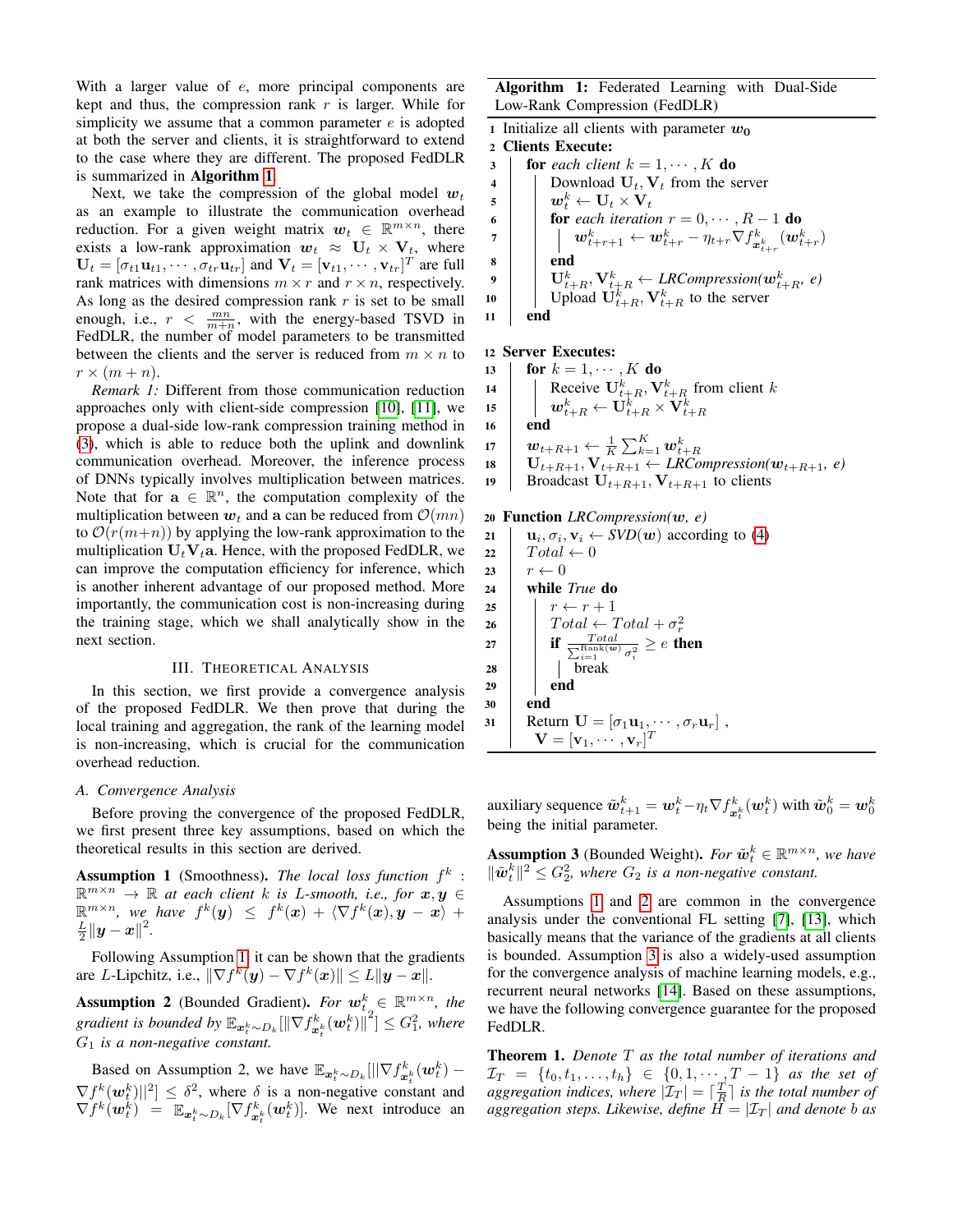*the mini-batch size, then we have*

$$
\frac{1}{4KT} \sum_{t=0}^{T} \sum_{k=1}^{K} \mathbb{E} \|\nabla f^{k}(\boldsymbol{w}_{t}^{k})\|^{2} \le \frac{\mathbb{E}[f(\tilde{\boldsymbol{w}}_{0})] - f^{\star}}{\eta_{t}T} + \frac{\eta_{t}L\delta^{2}}{bK} + 2\eta_{t}^{2}L^{2}G_{1}^{2}R^{2} + \frac{4(1 - e^{2})HL^{2}G_{2}^{2}}{T}.
$$
 (6)

*Proof.* Please refer to Appendix [A.](#page-4-1)

<span id="page-3-1"></span>

It is noted that in the right hand side of [\(6\)](#page-3-1), the first term represents the distance between the initial point and the optimal solution. The second term is the error led by local SGD while the third term comes from the gradient deviations across all clients. With a decaying learning rate  $\eta_t$ , all of these three terms diminish to zero asymptotically. It is also noted that the last term represents the error introduced by the lowrank compression steps. When no compression is used, i.e.,  $e = 1$ , the convergence analysis reduces to the one for the conventional FedAvg case [\[15\]](#page-5-14).

*Remark 2:* The last term in [\(6\)](#page-3-1) can be considered as a training error term controlled by  $e$ . It is resulted from the compression operation, which means that FL with lowrank compression may not converge to the optimal solution. However, since  $1 - e^2$  is monotonically decreasing over  $e \in (0, 1]$ , it follows that, when e increases, i.e, a decrease in the compression level, this error term converges to zero asymptotically. In the next section, the impact of the hyperparameter e will be investigated via simulation.

# *B. Communication Overhead*

As introduced in Section [II,](#page-1-0) the communication overhead between each client and the central server is proportional to the desired rank  $r$  for compression. However, since the energybased criterion in [\(5\)](#page-1-4) does not adjust the rank directly, it is unclear how the communication overhead changes during the training process, which is studied in the following theorem. First, following [\[16\]](#page-5-15), we extend Assumption [2](#page-2-3) to the following assumption.

<span id="page-3-2"></span>**Assumption 4.** For weight matrices  $w_t^k \in \mathbb{R}^{m \times n}$ , we have  $\max\{\|\tilde{{\boldsymbol w}}_{t_h}^k-{\boldsymbol w}_{t_{h-1}}^k\|,\|\tilde{C}_2(\tilde{{\boldsymbol w}}_{t_h}^k)-{\boldsymbol w}_{t_{h-1}}^k\|\}\leq G_3,$  where  $G_3$  $satisfies G_3 ≤ \sqrt{1-e} \min\{\|\tilde{\boldsymbol{w}}_{t_h}^k\|, \|\frac{1}{K}\sum_{k=1}^K C_2(\tilde{\boldsymbol{w}}_{t_h}^k)\}\}.$ 

Note that the norm of the weight difference is assumed to be bounded by that of the weight matrix in [\[16\]](#page-5-15), where centralized low-rank model training was investigated. We extend this assumption to FL, where the norm of the weight difference is bounded by the minimum of the the weight norms before compression at the dual sides. Assumption [4](#page-3-2) shall be verified empirically in the next section. Based on this assumption, we obtain the following theorem to prove the monotonicity of the communication overhead during the training process.

<span id="page-3-3"></span>Theorem 2. *During the training process of FedDLR, we have*  $\text{Rank}(\tilde{\boldsymbol{w}}_{t_h}^k) \leq \text{Rank}(C_1(\frac{1}{K}\sum_{k=1}^K C_2(\tilde{\boldsymbol{w}}_{t_{h-1}}^k)))$  and  $\text{Rank}(\frac{1}{K}\sum_{k=1}^{K}C_2(\tilde{\bm{w}}_{t_h}^k)) \leq \text{Rank}(\bm{w}_{t_{h-1}}^k).$ 

*Proof.* Please refer to Appendix [B.](#page-5-16)

Recall that the communication overhead is proportional to  $r \times (m + n)$ , and the two inequalities in Theorem [2](#page-3-3) indicate that the ranks of the models  $r$  in both of the local training and aggregation steps do not increase. In contrast, this property cannot be guaranteed in existing client-side low-rank compression approaches since the global model aggregated in the server may not be low-rank. For instance, the method in [\[11\]](#page-5-10) even increases the rank in the aggregation iterations.

#### IV. EXPERIMENTS

<span id="page-3-0"></span>In this section, we present simulation results to demonstrate the potential of FedDLR, we also compare FedDLR with other state-of-the-art algorithms in terms of both the communication cost during the training stage and computation overhead during the inference stage.

# *A. Experimental Setting*

We consider an FL system with  $K = 10$  clients in total and each client has the same number of data samples for local training. We evaluate our proposed FedDLR method on the commonly-used image dataset CIFAR-10, which consists of 10 classes of  $32 \times 32$  color images. It contains 50,000 training examples and 10,000 testing examples. Thus, there are 5,000 training images in the local dataset at each client. We use the VGG-11 model [\[3\]](#page-5-2) with more than 9.7 million parameters for this classification task.

We use mini-batch SGD with batch-size  $b = 20$  as the optimizer, and set a decaying learning rate of  $\eta_t = 0.1 \times 0.5 \frac{\tau_t}{10000}$ and compression threshold  $e = 0.990$ . For local training, we use cross entropy as the loss function and perform 25 local training iterations. To show the effectiveness of the proposed FedDLR, we choose FedAvg [\[2\]](#page-5-1) and PruneFL [\[5\]](#page-5-4) as the baselines to compare.

# *B. Results*

We first evaluate the test accuracy versus the communication cost, defined by the number of transmitted model parameters during the training stage. As can be observed in Fig. [2,](#page-4-2) given a fixed communication overhead of 6 billion transmitted parameters, the proposed FedDLR achieves a higher test accuracy (86.86%) than FedAvg (82.18%) and PruneFL (75.56%). Furthermore, FedDLR always achieves a better accuracy performance compared to the classic FedAvg during the whole training process, which clearly shows the advantage of introducing the model compression in FL. Finally, PruneFL obtains a good accuracy at the very beginning during the training, while the convergence speed is much slower. In contrast, the proposed FedDLR maintains a fast convergence speed among the three investigated FL training schemes. This phenomenon implies that, by exploiting the mathematical structure of the model matrices, the proposed low-rank compression preserves key model information more effectively.

In Figs. [3](#page-4-3) and [4,](#page-4-4) we investigate the communication overhead during the training process. First, we verify Assumption 4 by evaluating the values of  $\lambda^1$  $\lambda^1$ , which is defined by  $\lambda \triangleq$ 

<span id="page-3-4"></span><sup>&</sup>lt;sup>1</sup>To keep the figure neat, we plot the envelopes of the values of  $\lambda$  for all layers of the models at two clients. The values of  $\lambda$  at other clients also satisfy  $\lambda \leq 1$ .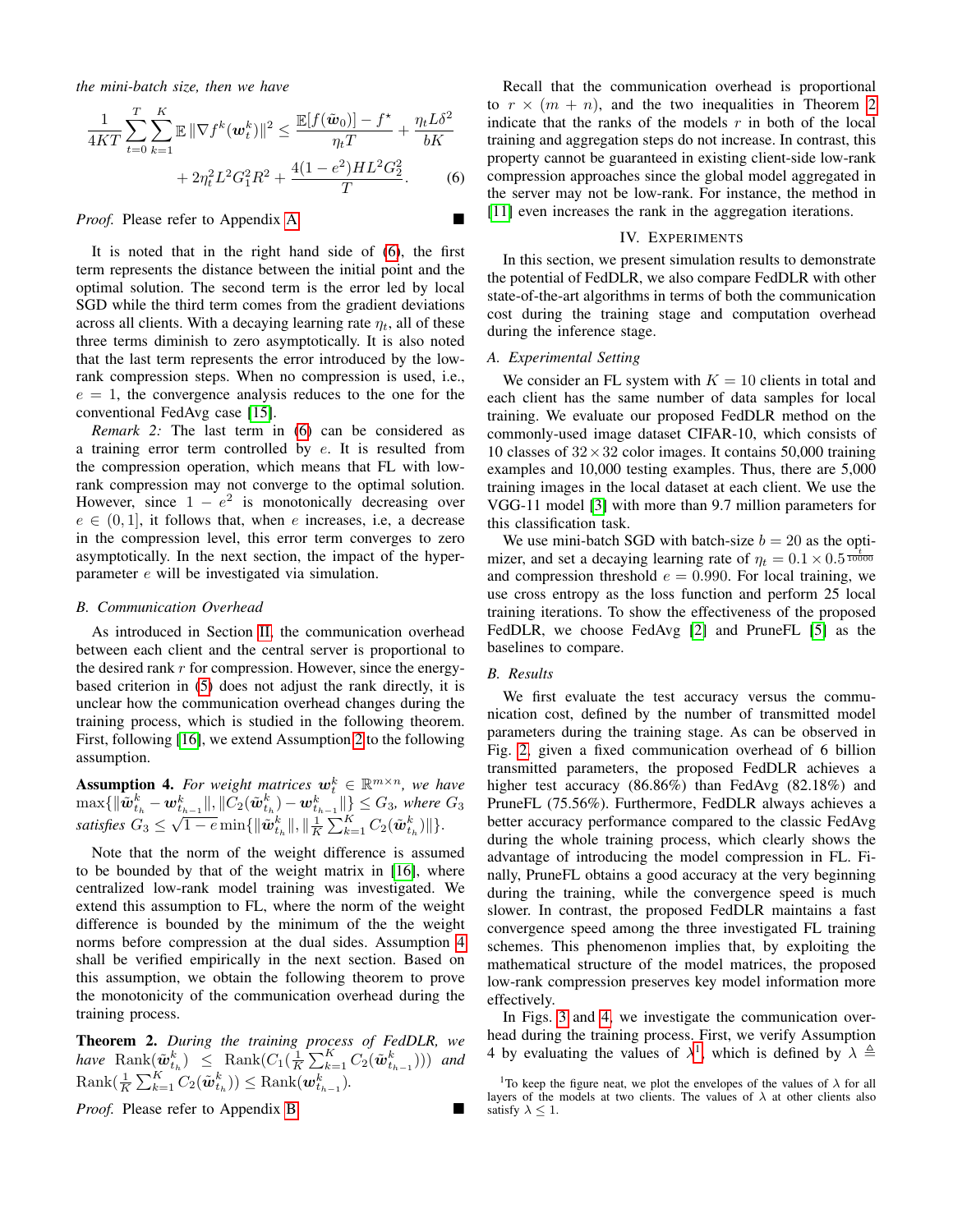

<span id="page-4-2"></span>Fig. 2. Accuracy versus the commu- Fig. 3. λ versus the number of itera- Fig. 4. Number of parameters versus Fig. 5. Accuracy versus the communinication cost. tions. the number of iterations. cation cost with different values of e.

<span id="page-4-3"></span>TABLE I COMPUTATION PARAMETERS.

<span id="page-4-5"></span>

|            | Parameters (Million) | MA0   | Speedup |
|------------|----------------------|-------|---------|
| ompression | -<br>76              | 52    |         |
| FedDI      | .73                  | 18.50 |         |

 $\frac{\max\{\|\tilde{\boldsymbol{w}}_{t_h}^k - \boldsymbol{w}_{t_{h-1}}^k\|,\|C_2(\tilde{\boldsymbol{w}}_{t_h}^k) - \boldsymbol{w}_{t_{h-1}}^k\|\}}{\sqrt{1-e}\min\{\|\tilde{\boldsymbol{w}}_{t_h}^k\|,\|\frac{1}{K}\sum_{k=1}^K C_2(\tilde{\boldsymbol{w}}_{t_h}^k)\|\}}$ . As can be observed in Fig. [3,](#page-4-3)  $\lambda \leq 1$  always holds during the whole training process for all layers of our learning models, which confirms that Assumption [4](#page-3-2) is reasonable. Then, we evaluate the number of the model parameters that are transmitted in different FL training schemes. As shown in Fig. [4,](#page-4-4) the model size of FedAvg is constant and large. With a pruning operation, the model size in PruneFL is reduced compared to FedAvg. However, without theoretical guarantee, the number of transmitted parameters in PruneFL fluctuates around 2 million and can not be further reduced. In contrast, our proposed FedDLR is able to monotonically decrease the communication overhead during the training, which verifies the theoretical results in Theorem 2. In addition, the number of parameters is reduced by half compared to the state-of-the-art PruneFL and quickly converges to 0.7 million, which in turn significantly reduces the communication cost in every aggregation step.

In addition to the advantages in the training stage, our proposed FedDLR also benefits the inference process. Since our proposed method FedDLR generates a low-rank model, which approximates a large matrix with two much smaller matrices. Thus, it reduces the computation complexity to speedup the inference stage. Table [I](#page-4-5) lists the number of parameters, multiply-accumulate operations (MACs), and the inference efficiency of FedAvg and our proposed FedDLR. It is clearly shown that our compressed low-rank network significantly reduces the MACs and achieves a  $2.83\times$  speedup.

The impact of the hyper-parameter  $e$  on the test accuracy is investigated in Fig. [5.](#page-4-6) With a smaller value of  $e$ , the model converges faster, i.e., the number of transmitted parameters required for model convergence is smaller. This is because the smaller  $e$  is, the fewer parameters are needed to be transmitted in each communication iteration. However, it is worth noting that the accuracy of the model first increases then decreases with the value of  $e$ . In particular, when  $e$  starts to decrease, more redundant model information is compressed. Therefore, the accuracy improves for smaller  $e$  given the same amount

<span id="page-4-6"></span><span id="page-4-4"></span>of communication cost. Nevertheless, when  $e$  is exceedingly small, the overwhelming compression results in an accuracy drop. This also confirms the analytical results in Theorem 1 and Remark 2. Specifically, the error term in [\(6\)](#page-3-1) is a monotonically deceasing function with respect to  $e$ , which leads to an accuracy loss when e is too small. Hence, the hyper-parameter e has to be carefully chosen in FedDLR to strike a balance between the communication cost, test accuracy, and convergence speed.

# V. CONCLUSION

<span id="page-4-0"></span>In this paper, we proposed a federated learning algorithm named FedDLR, which compresses the neural networks at both the local and central sides in FL to dramatically reduce the communication cost during the training while keeping satisfactory learning performance. Thanks to the low-rank property, the converged model learned by FedDLR also speedups the inference process. A convergence analysis of FedDLR was provided and we also proved that by FedDLR, the communication overhead during the training is nonincreasing. Finally, based upon extensive experiments, it was shown that the proposed FedDLR outperforms other stateof-the-art methods in terms of both accuracy and learning efficiency.

#### APPENDIX

# <span id="page-4-1"></span>*A. Proof of Theorem 1*

Similar to the analysis in [\[7\]](#page-5-6), we introduce some auxiliary sequences for each client  $k$  and iteration  $t$  as follows:

$$
\tilde{\boldsymbol{w}}_0^k = \boldsymbol{w}_0^k, \quad \tilde{\boldsymbol{w}}_{t+1}^k = \boldsymbol{w}_t^k - \eta_t \nabla f_{\boldsymbol{x}_t^k}^k(\boldsymbol{w}_t^k), \tag{7}
$$

$$
\bm{g}_t = \frac{1}{K} \sum_{k=1}^K \nabla f_{\bm{x}_t}^k(\bm{w}_t^k), \quad \bar{\bm{g}}_t = \frac{1}{K} \sum_{k=1}^K \nabla f^k(\bm{w}_t^k), \tag{8}
$$

$$
\mathbf{w}_t = \frac{1}{K} \sum_{k=1}^K \mathbf{w}_t^k, \quad \tilde{\mathbf{w}}_{t+1} = \frac{1}{K} \sum_{k=1}^K \tilde{\mathbf{w}}_{t+1}^k = \mathbf{w}_t - \eta_t \mathbf{g}_t. \tag{9}
$$

Based on Assumptions [1](#page-2-2) and [2,](#page-2-3) we derive a general bound for the gradient expectation following the lines of the proof in [\[7\]](#page-5-6) as follows

<span id="page-4-7"></span>
$$
\frac{1}{4KT} \sum_{t=0}^{T} \sum_{k=1}^{K} \mathbb{E} \|\nabla f^k(\boldsymbol{w}_t^k)\|^2 \le \frac{\mathbb{E}[f(\tilde{\boldsymbol{w}}_0)] - f^{\star}}{\eta_t T} + \frac{\eta_t L \delta^2}{bK} + 2\eta_t^2 L^2 G_1^2 R^2 + \frac{2L^2}{T} \sum_{t=0}^{T} \mathbb{E} \|\tilde{\boldsymbol{w}}_t - \boldsymbol{w}_t\|^2. \tag{10}
$$